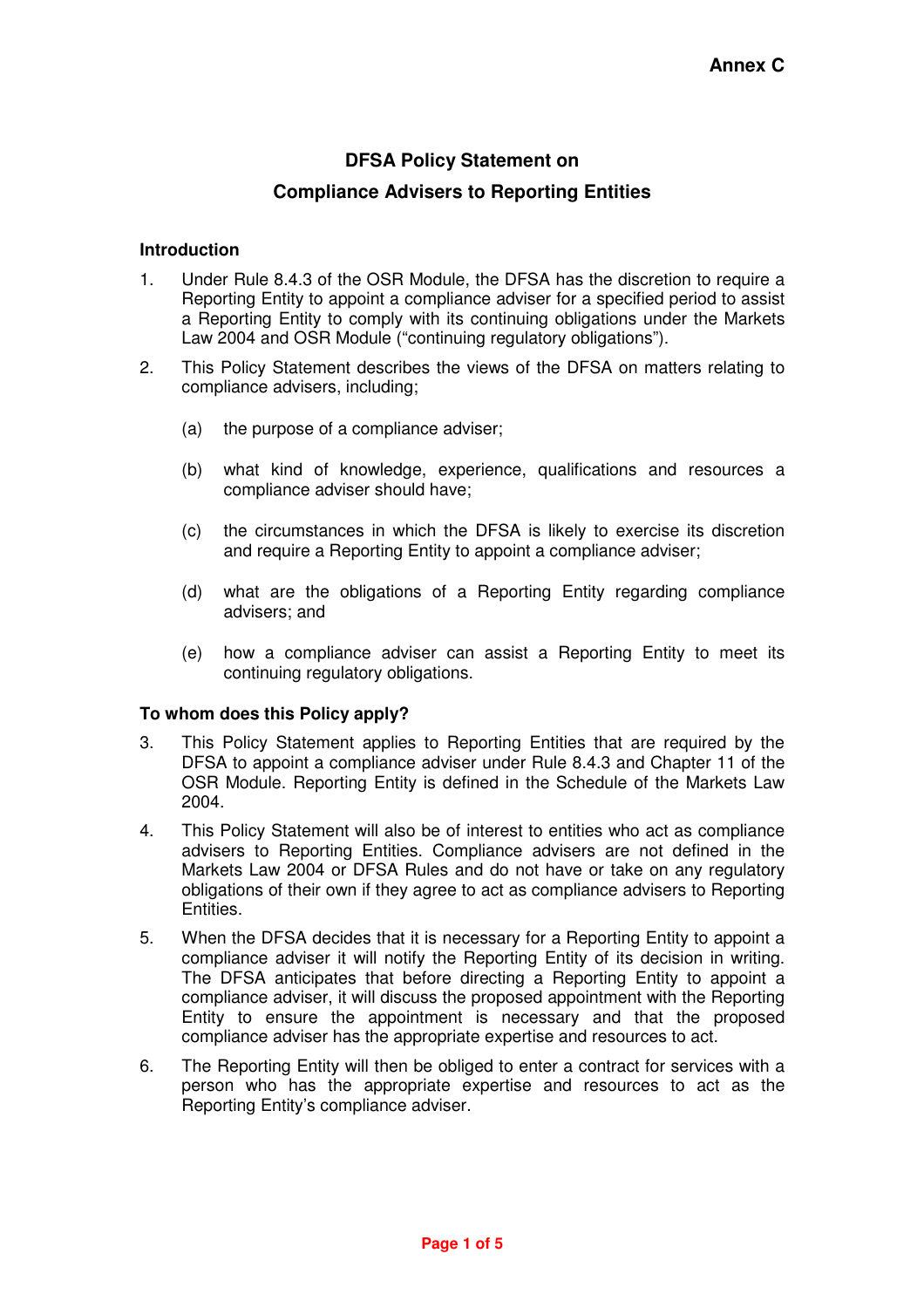#### **What is the purpose and role of a compliance adviser?**

- 7. The purpose of a compliance adviser is to assist a Reporting Entity, which in the opinion of the DFSA, is unable, or has difficulty, on its own to comply with its continuing regulatory obligations. Rather than prohibiting a Reporting Entity in these circumstances from participating in the DIFC capital markets, the DFSA may conclude that it is in the interests of the DIFC capital markets for the Reporting Entity to retain persons with the necessary expertise and resources to help the Reporting Entity meet its continuing regulatory obligations until it is able to do this on its own.
- 8. It is important to understand that the compliance adviser's role and duties are based on its contractual obligations to the Reporting Entity and not on any regulatory obligations. A Reporting Entity does not, and cannot, avoid or diminish its regulatory obligations simply because it is required to have a compliance adviser. The responsibility for the Reporting Entity to comply with its continuing regulatory obligations remains the sole regulatory responsibility of the Reporting Entity.
- 9. This is why it is the Reporting Entity's obligation:
	- (a) to demonstrate that its compliance adviser has the appropriate knowledge, experience, qualifications and resources, including systems and controls, to fulfil its advisory role;
	- (b) to give its compliance adviser unfettered access to the Reporting Entity's senior management and governing body including access to relevant information concerning the operations of the Reporting Entity; and
	- (c) to ensure its compliance adviser continues to fulfil its role until the DFSA advises the Reporting Entity that the compliance adviser is no longer required.

#### **What kind of expertise and resources does the DFSA expect a compliance adviser to have?**

- 10. A compliance adviser should be a person fully familiar with the Markets Law 2004 and OSR Module and have appropriate knowledge, experience, qualifications and resources to be able to assist and guide a Reporting Entity to comply with its continuing regulatory obligations.
- 11. As stated above, the obligation is on the Reporting Entity to demonstrate that its compliance adviser possesses the necessary knowledge, experience, qualifications and, resources, including systems and controls, to be able to advise the Reporting Entity on its continuing regulatory obligations.
- 12. The DFSA expects a compliance adviser to have a track record in providing advice on continuous disclosure, corporate governance, director's duties and other related matters to companies whose securities trade publicly in the DIFC or in jurisdictions whose regulatory and legal regimes are relatively comparable to the DIFC. The DFSA may require a compliance adviser to be domiciled in the DIFC.
- 13. A compliance adviser may be a specialist corporate finance advisory firm (i.e. investment bank) or a firm that provides legal, accounting or compliance services in the financial services field. The DFSA expects compliance advisers will be partnerships or corporations with significant financial services and compliance experience. The DFSA expects key employees of the compliance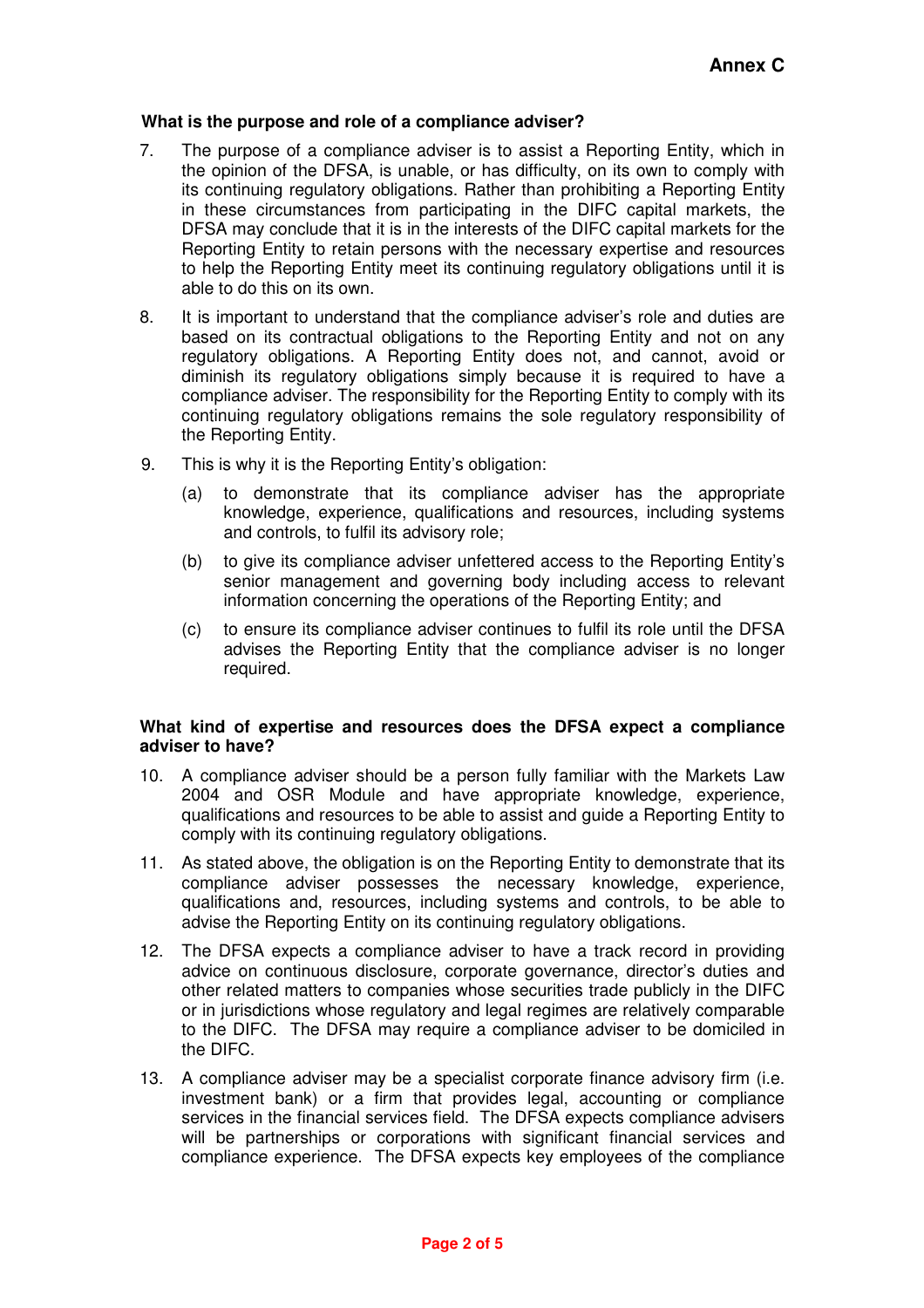adviser to have professional training in accounting, finance, economics or law and at least 5 years relevant experience.

#### **When will a Reporting Entity be required to appoint a compliance adviser?**

- 14. The DFSA will carefully consider the circumstances of each case before it decides to require a Reporting Entity to appoint a compliance adviser. While it is difficult to predict all of the scenarios in which the DFSA would conclude that it is necessary and appropriate to require a Reporting Entity to appoint a compliance adviser, the DFSA anticipates considering doing so in the any of the following circumstances, namely where the DFSA is of the opinion that:
	- (a) there is a reasonable expectation that the proposed compliance adviser, if appointed, will be able to assist the Reporting Entity to meet its continuing regulatory obligations;
	- (b) the Reporting Entity is, or may be unable, or has, or may have difficulty on its own to carry out its continuing regulatory obligations;
	- (c) the Reporting Entity does not appear to have the necessary experience or internal resources to meet its continuing regulatory obligations;
	- (d) the Reporting Entity has previously been sanctioned, reprimanded or breached its continuing regulatory obligations in the DIFC or another jurisdiction;
	- (e) the Reporting Entity has breached a Listing Rule of the DIFX or any other exchange, particularly when the breaches are persistent or serious or give rise to concerns about the adequacy of compliance arrangements;
	- (f) the DFSA has concerns about the adequacy of compliance arrangements or the directors' understanding of their and the Reporting Entity's obligations to comply with continuing regulatory obligations; or
	- (g) it is in the interests of the DIFC capital markets for the Reporting Entity to appoint a compliance adviser.
- 15. The above list is not exhaustive and the DFSA retains the discretion to direct a Reporting Entity to appoint a compliance adviser in any other circumstances if it is appropriate and necessary to do so.

#### **What are a Reporting Entity's obligations regarding compliance advisers?**

- 16. All of the obligations in Chapter 11 of the OSR dealing with compliance advisers fall on the Reporting Entity. This is reflected in Rules 11.2.2, 11.3, 11.4 and 11.5. Under these provisions, it is the obligation of the Reporting Entity, who has been directed by the DFSA to appoint a compliance adviser to, among other things:
	- (a) take reasonable steps to ensure that the compliance adviser has the required, knowledge, experience, qualifications and resources to carry out its duties;
	- (b) take reasonable steps to ensure that the compliance adviser is independent and has managed conflicts of interest appropriately;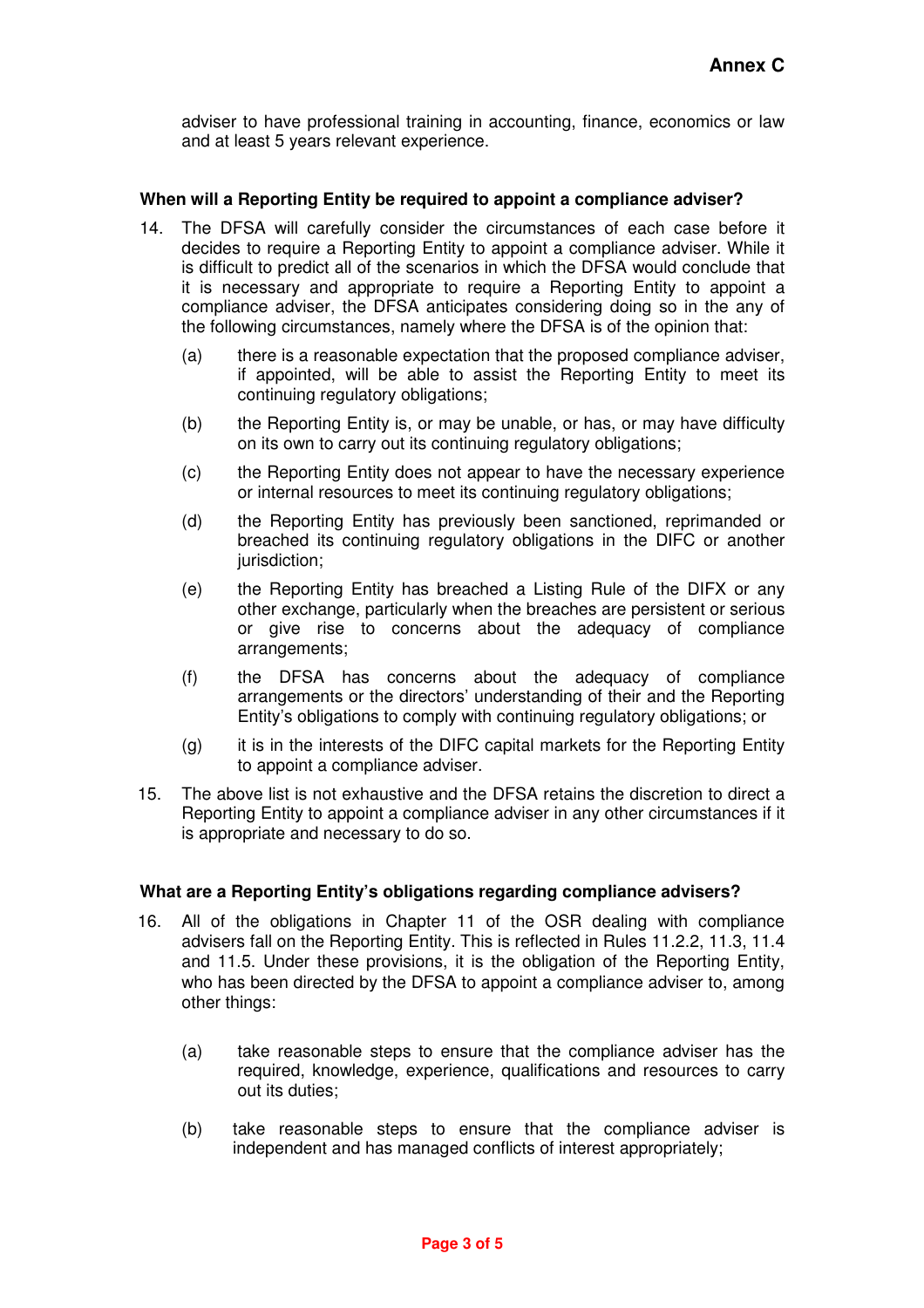- (c) provide any information about the compliance adviser if requested to do so by the DFSA;
- (d) ensure the Reporting Entity and its employees cooperate with the compliance adviser and do not interfere with the compliance adviser's ability to discharge its duties;
- (e) take reasonable steps to rectify any failure brought to the Reporting Entity's attention by the compliance adviser;
- (f) take reasonable steps to ensure that the compliance adviser cooperates in any investigation conducted by the DFSA as provided by OSR Rule 11.3.3; and
- (g) promptly advise the DFSA in writing when a compliance adviser resigns or is terminated including providing details of all relevant facts and circumstances.

#### **What can a compliance adviser do to assist a Reporting Entity?**

- 17. To assist a Reporting Entity to meet its continuing regulatory obligations, particularly those prescribed in Rule 8, App2, App3 and App4 of the OSRs, a compliance adviser may consider it useful, among other things, to:
	- (a) accompany the Reporting Entity to any meetings with the DFSA, unless otherwise requested by the DFSA; and
	- (b) discuss with the Reporting Entity;
		- (i) the disclosure of any Material Information as required under rule 8.2.1(1) before such disclosure is made;
		- (ii) a submission of non-disclosure notification as required under rule 8.3.1(1) before such submission is made;
		- (iii) a transaction or event in App2, App3 and App4 which may require disclosure before such event is contemplated;
		- (iv) any material deviation from any forecast, estimate or other information in the Prospectus or equivalent document;
		- (v) any change to the intended use of proceeds of an Offer as outlined in the Prospectus or equivalent document before any such use by the Reporting Entity;
		- (vi) the Reporting Entity's operating performance and financial condition by reference to the Reporting Entity's business objectives and use of issue proceeds as stated in its Prospectus or equivalent document;
		- (vii) the Reporting Entity's compliance with the terms and conditions of any waivers granted from the Markets Law and OSR Module;
		- (viii) whether any profit forecast or estimate in the Prospectus or equivalent document will be or has been met by the Reporting Entity and whether it is appropriate to notify the DFSA and make disclosure in a timely and appropriate manner;
		- (ix) compliance with any undertakings provided by the Reporting Entity and its directors at the time of becoming a Reporting Entity and in the event of non-compliance, discuss the issue with the